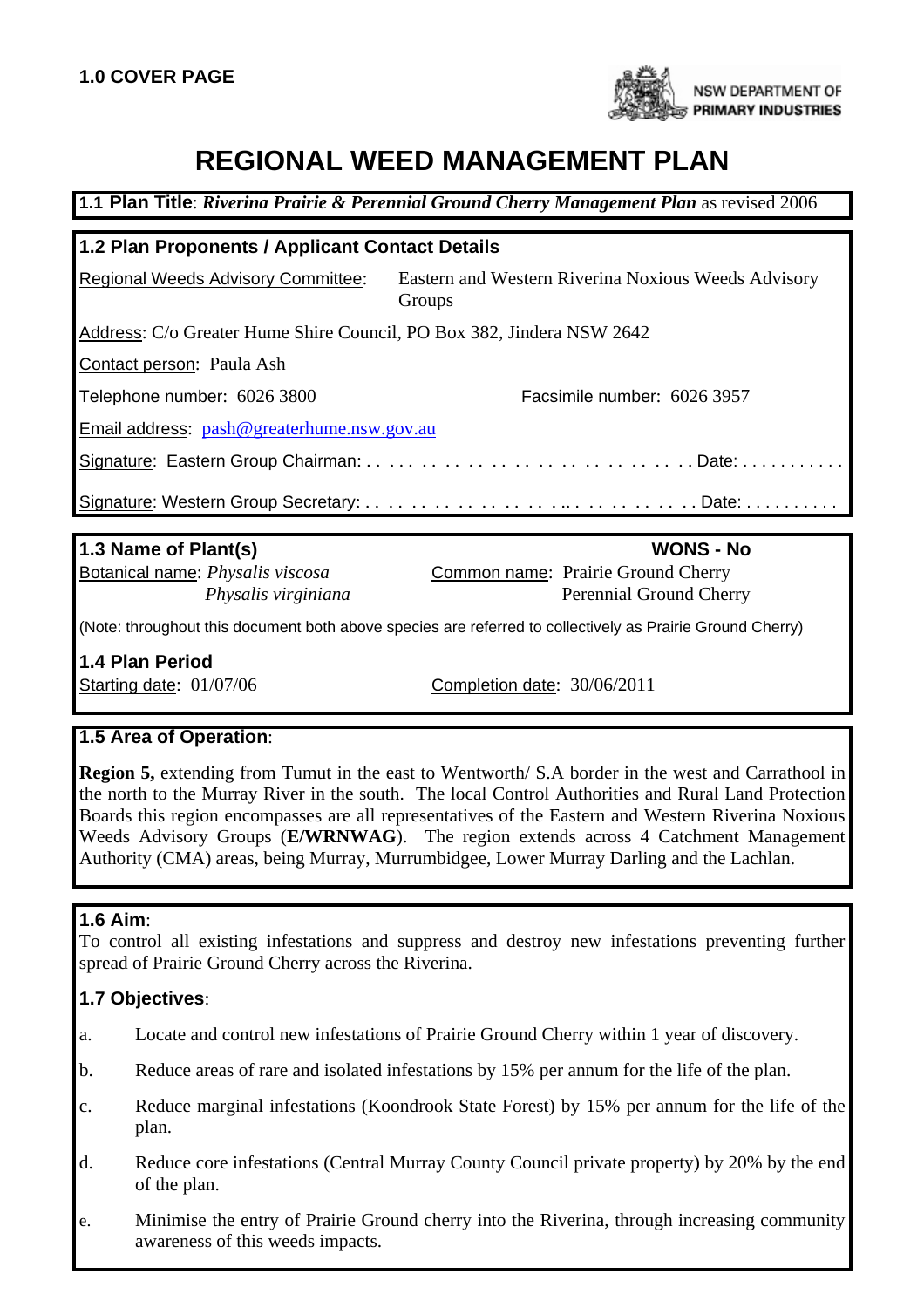## **2.0 STAKEHOLDERS**

#### **2.1 Signatories**

The following Local Control Authority (**LCA**) and Rural Lands Protection Board (**RLPB**) members of Western and Eastern Riverina Noxious Weeds Advisory Groups (**W/ERNWAG**): Albury City, Balranald Shire, Bland Shire, Carrathool Shire, Central Murray County Council, Coolamon Shire, Cootamundra Shire, Corowa Shire, Greater Hume Shire, Griffith City, Gundagai Shire, Hay Shire, Jerilderie Shire, Junee Shire, Leeton Shire, Lockhart Shire, Murrumbidgee Shire, Narrandera Shire, Temora Shire, Tumbarumba Shire, Tumut Shire, Urana Shire, Wagga Wagga City, Wakool Shire, Wentworth Shire, Balranald RLPB, Gundagai RLPB, Hay RLPB, Hume RLPB, Murray RLPB, Narrandera RLPB, Riverina RLPB, Wagga Wagga RLPB and Wentworth RLPB..

#### **2.2 Other Stakeholders**

Noxious Weeds Advisory Committee (**NWAC**), NSW Department of Primary Industries (**NSW DPI**), Department of Lands (**DoL**), Murrumbidgee/Murray/Lower Murray Darling/Lachlan Catchment Management Authority (**CMAs**), Australian Rail Track Corporation (**ARTC**), Roads & Traffic Authority (**RTA**), Department of Environment and Conservation (**DEC**) and other relevant land managers.

#### **3.0 BACKGROUND AND JUSTIFICATION**

#### **3.1 Plan Justification and Description of the Problem**

Prairie Ground Cherry (*Physalis viscose, Physalis virginiana*), originating from both North and South America, was first recorded in Australia at Melbourne in 1909 and was considered naturalised by 1914. By 1964 it occurred on 409 Victorian properties, an estimated 24,000 ha had some level of infestation.

Prairie Ground Cherry has crept over the border and is now found in 5 (updated to 16 shires in 2006) shires across the Riverina. Culcairn and Corowa Shires first recorded Prairie Ground Cherry in 2001. Jerilderie Shire has one patch located along a railway line of 50m² that has stabilised. Wakool Shire's major infestation is located in State Forest approximately 20ha; rare and isolated infestations found on 2 private properties and 4 roadside locations. Central Murray County Council has the largest infestation, being limited to one property, 5-600 acres. Scattered rare and isolated infestations (approximately 90) occur along local roads and major highways (CMCC).

Note: Since the first print of this plan we (Riverina Weeds Officers) have had Prairie Ground Cherry as a high priority noxious weed. Being only recognised in the above 5 shires, at one of our Advisory group meetings we travelled to the nearest infestation for a brief discussion on identification and control techniques. Since this session PGC has been found in several more shires. This weed is spreading faster than originally thought. Before this plan was developed, 3 weed officers could successfully identify this weed. Now, six months later, 100% of Riverina's weed officers can identify PGC in the field.

Note: 2002 - scattered roadside infestations have been found in Urana, Wagga, Lockhart, Bland, Cootamundra, Gundagai, Jerilderie and Murrumbidgee Shires. Control methods have been put in place.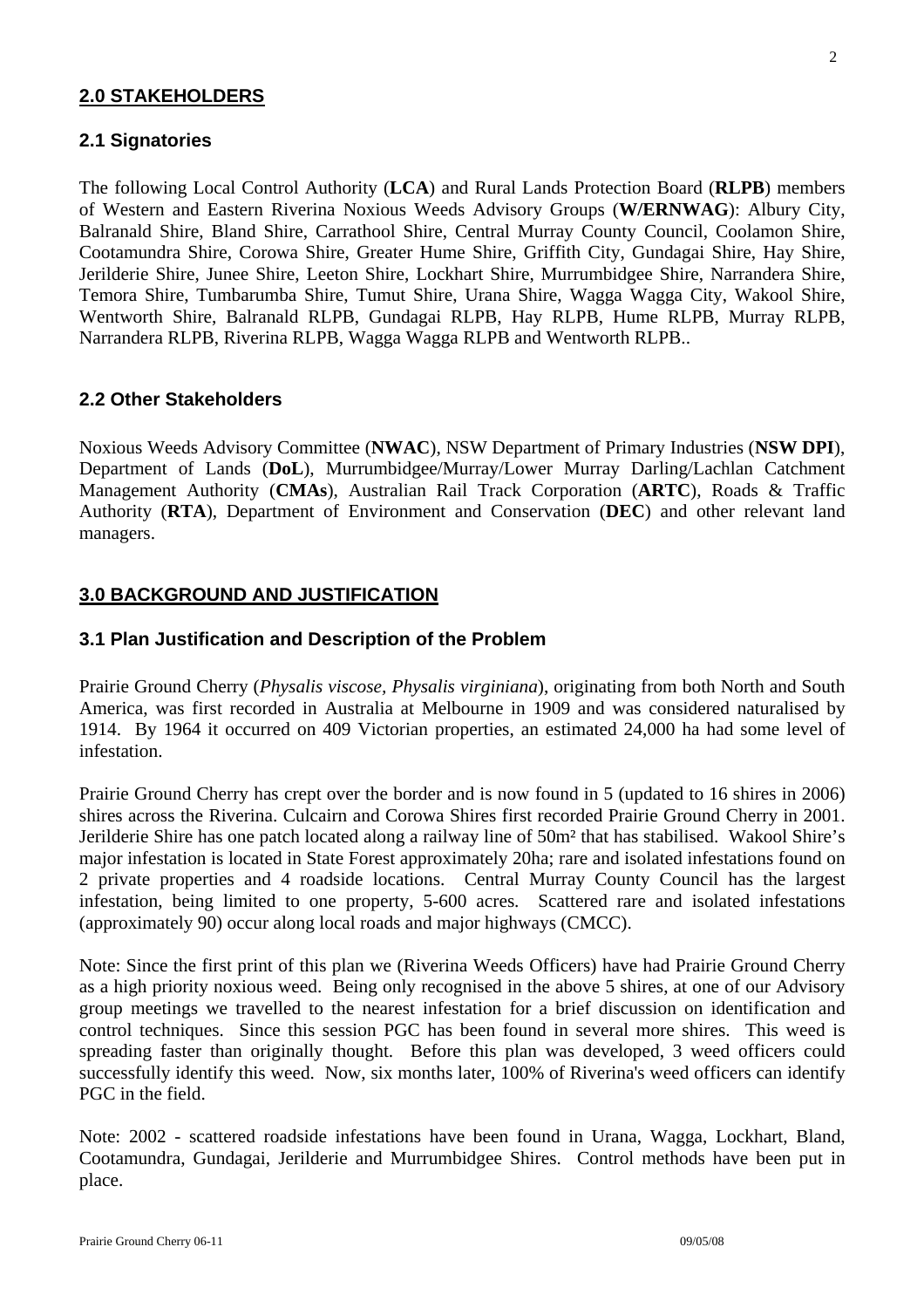Note: 2006 – Further roadside infestations (some single) have been found in Balranald, Carrathool, Coolamon, Wentworth & Hay Shires. PGC has not yet been detected in 8 shires across the Riverina.

Prairie Ground Cherry (PGC) has the ability to out compete other vegetation for water and nutrients. It tolerates drought, shade and trampling, but does not persist under constant irrigation; the leaves are also suspected of being toxic to stock but are rarely eaten. Due to this and the location of the current infestations, along the Murray River as well as on the banks of the Billabong creek, it is essential to control this weed before it disperses any further across the state.

Infestations within Riverina at present are restricted to the southern half of the region, mostly those shires bordering onto Victoria. Those infestations not located on neighbouring state boundaries are found on railway lines, roadsides or Abattoirs – assumed to be transported there rather than by another means.

Culcairn Shire found their one and only Prairie Ground Cherry plant at the old Abattoirs site. It was removed, identified and disposed of before it seeded. Jerilderie Shire has one patch on a railway line that is treated every year. The infestation is not increasing in size therefore this site is being kept under control. Corowa Shire discovered 10m² on the Riverina Highway (2000), this patch has been treated and will be monitored further for any new germination. In Wakool Shire approximately 20ha's of Koondrook State Forest is infested with Prairie Ground Cherry. Forestry will treat this weed as part of this plan. Roadside patches in Wakool have been controlled annually for the past three years (since discovery). Private properties in the past haven't been controlled but will be enforced to do so as of now.

The heaviest infestation within our region is in Central Murray County Council on private property. This infestation has been treated the last three years, so far achieving a 50% reduction. Due to the level of infestation on this property and its ease of spread, a 50-metre buffer zone is maintained from the boundary fence in to prevent it from spreading to neighbouring land. Scattered infestations are found throughout this shire on local roads and major highways. These infestations are spot sprayed annually and regularly reinspected for further treatment of germinations. A 20% reduction in new sitings has already been achieved over the last two years.

Extension and education activities are key components of this plan. If people are unable to identify prairie ground cherry, are unaware of the potential problems it can cause, and lack an understanding of management options, then they are unlikely to act. Extension activities will address these issues and be delivered through field days / workshops, personal contact during inspections and through the provision of printed material to the general public.

# **3.2 The "Do Nothing" Option**

Without this plan and a consistent and coordinated approach, Prairie Ground Cherry has the potential to spread into all Riverina Shires and cause considerable impact on biodiversity and agricultural production – decreasing land values. Should continuing action by land managers be withdrawn, PGC will spread potentially creating larger more damaging dense infestations throughout the Riverina. With this in mind concern exists amongst primary producers, who, in many instances are aware of its impacts and wish to minimise its effects on horticultural, viticultural, grazing and cropping activities before its has the chance to spread further, possible alienating large tracts of land.

Considering the rapid spread of this weed in Victoria, there is a serious and urgent need to increase community awareness and remove this weed before it develops into the current situation in Victoria. Prairie Ground Cherry is thought to be of similar invasiveness and biology to that of Silverleaf Nightshade. Due to the difficulty in controlling Silverleaf Nightshade, it would be recommended that we remove this noxious weed before it to becomes as widespread.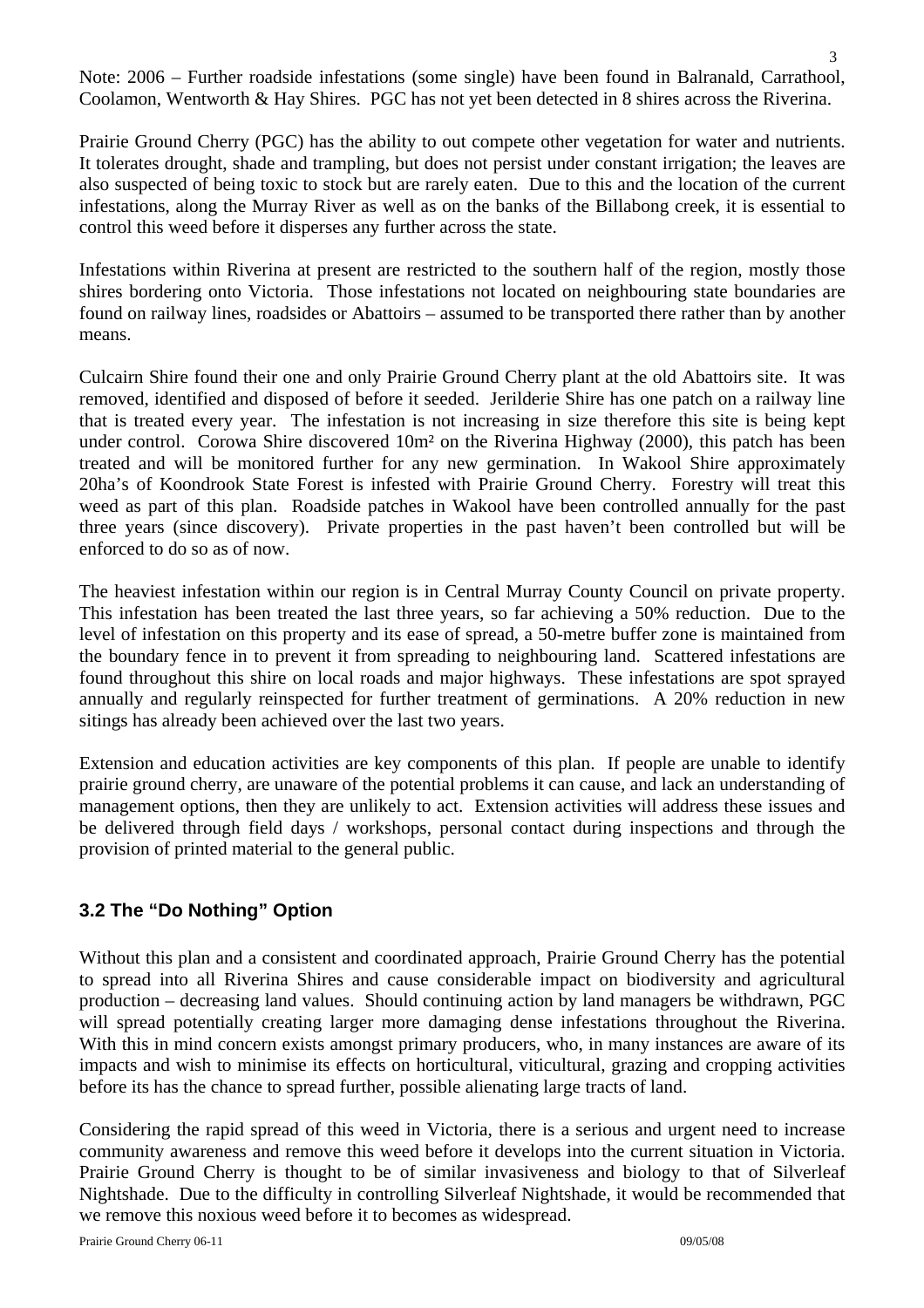#### **3.3 Distribution of Infestations**

The regional map needs to be updated as out of the 25 LCAs in the Riverina, 12 LCAs currently have isolated infestations and a further 5 have found a single infestation that they dealt with immediately. A map will be forwarded on as soon as it is updated.

#### **3.4 Weed Biology**

Inhabiting warm-temperate regions, Prairie ground cherry grows mostly on sandy/clay or loam soils. It is a summer-growing, erect, perennial herb of open grazing land occurring in the 300-500mm annual rainfall zone. Prairie ground cherry seeds germinate in spring/summer and small plants with an extensive root system develop over summer. All aerial growth dies in autumn, while the roots remain alive producing new shoots in the following spring. Flowers and fruits are then produced in summer. It grows to about 60 cm high, with branched stems, less than 25cm high, longitudinally ribbed with very short hairs. It has light green, petiolate leaves, alternate but with upper leaves often in pairs, almost hairless to 6cm long with wavy margins. Flowers yellow, bell-shaped, borne singularly on stalks; occur in the axils of the upper leaves from December to March. Five fused petals. The fruit is an orange-coloured globular, sticky berry when ripe, enclosed in a thin, bladderlike case about 2-2.5cm diameter. Seeds are numerous, yellow or light brown, almost round to kidney shaped, flat, about 2cm long and sticky.

#### **3.5 Method and Rate of Spread**

Prairie ground cherry is spread by cultivation with pieces of root longer than 1.5cm being capable of producing new plants. The fruit, while enclosed in the bladder, is dispersed effectively by wind and water; without the bladder the sticky fruit adheres to most objects. Fruit is eaten by stock, birds and foxes, with germination enhanced by passing through the digestive tract. Prairie ground cherry is also dispersed in hay.

#### **3.6 Species Management**

Continual surveillance by LCA's and education of land managers across the region are the best tools in minimising the spread of Prairie Ground Cherry. If new infestations are spotted, early control measures will be implemented in an effort to remove it. Hygiene measures will be promoted to prevent further spread across the region. Media releases and field days will be run to increase awareness on the potential spread/problems associated with Prairie Ground Cherry. Limited herbicides registered in New South Wales specific to controlling this weed.

#### **3.7 Key Land Managers**

All land holders/managers listed below are critical in the success or failure of this plan. If Prairie Ground Cherry were to be left untouched due to the lack of awareness of its potential distribution, the Riverina could end up with severe infestations that would cost the community greatly.

NSW DPI - forestry, Roads and Traffic Authority, Department of Lands, Rural Lands Protection Board's, Local Control Authority's, Landholders/Landmanagers, ARTC.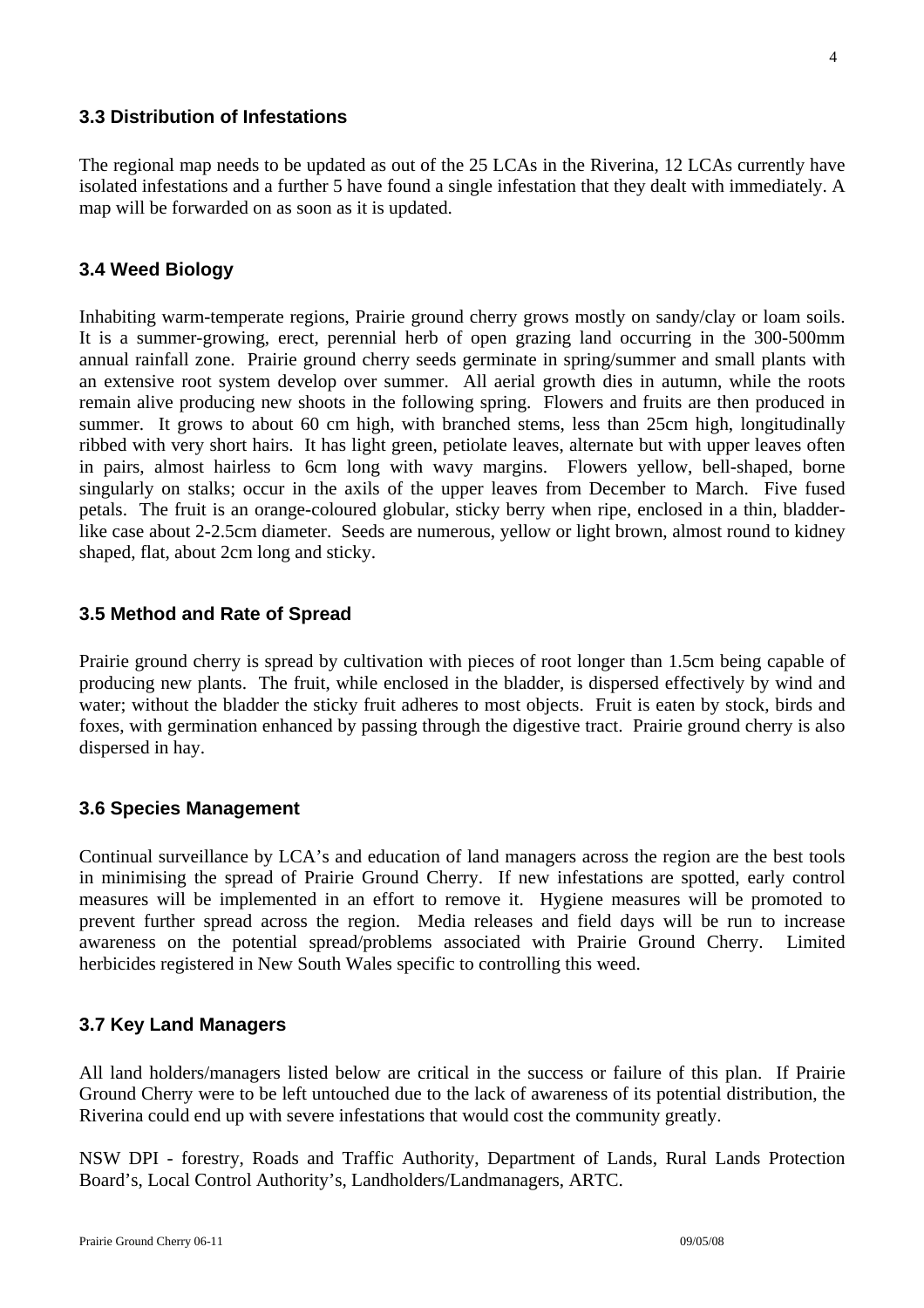# **4.0 LEGISLATIVE AND REGULATORY SITUATION**

## **4.1 Current Declaration**

Prairie Ground Cherry is currently declared a Class 4 noxious weed in all LCAs across the Riverina (except Griffith City and Hay Shire). "The growth and spread of the plant must be controlled according to the measures specified in a management plan published by the local control authority".

## **4.2 Declaration Changes**

A possible alteration is currently being discussed by LCAs – PGC may be more appropriate as a Class 3 noxious weed, as the region applied for a W2 declaration initially. Class 3 (and previously W2) – "The plant must be fully and continuously suppressed and destroyed".

Also, now that PGC has been found in Hay Shire – declaration may be considered, also Griffith City.

## **5.0 CONSIDERATIONS AND OPPORTUNITIES**

#### **5.1 Financial support to carry out the plan**

Prairie Ground Cherry only infests a small portion of this region. There is a significant opportunity to limit the spread of this weed. At present this weed is not commonly recognised, an extensive awareness campaign will lift the profile of this weed. Outside funding opportunities arise through Landcare and other community groups that will be advantageous to the fulfilment of this plan.

An interstate liaison working party has been formed to look into weed and seed transfer across the border. This will improve communication across the border increasing our resources and knowledge on best management practices.

#### **5.4 Links to other Strategies**

- The National Weeds Strategy (Australia)
- The New South Wales Weeds Strategy
- The NWAC Strategy Noxious Weed Control Extension
- Catchment Action Plans
- Regional Weed Strategy Murray and Murrumbidgee (Draft)
- Regional Weed Strategy Lower Murray Darling

# **5.5 Barriers and Contingencies**

The following barriers will delay or obstruct the operation of this Prairie Ground cherry regional plan.

- Lack of knowledge on control techniques. Limited chemical options. What's used in VIC isn't necessarily registered for use in NSW. (Obj b, c, d; Act 2)
- Lack of awareness of impact of PGC. (Obj e; Act 1)
- Lack of knowledge that there are in fact two species *P.virginiana and P.viscosa*. (Obj e; Act 1)

The following contingencies may delay or obstruct the operation of this Prairie Ground cherry regional plan.

- Drought. (Obj a; Act 4)
- Legislation/ control requirements imposed on public lands (or lack of). (Obj c)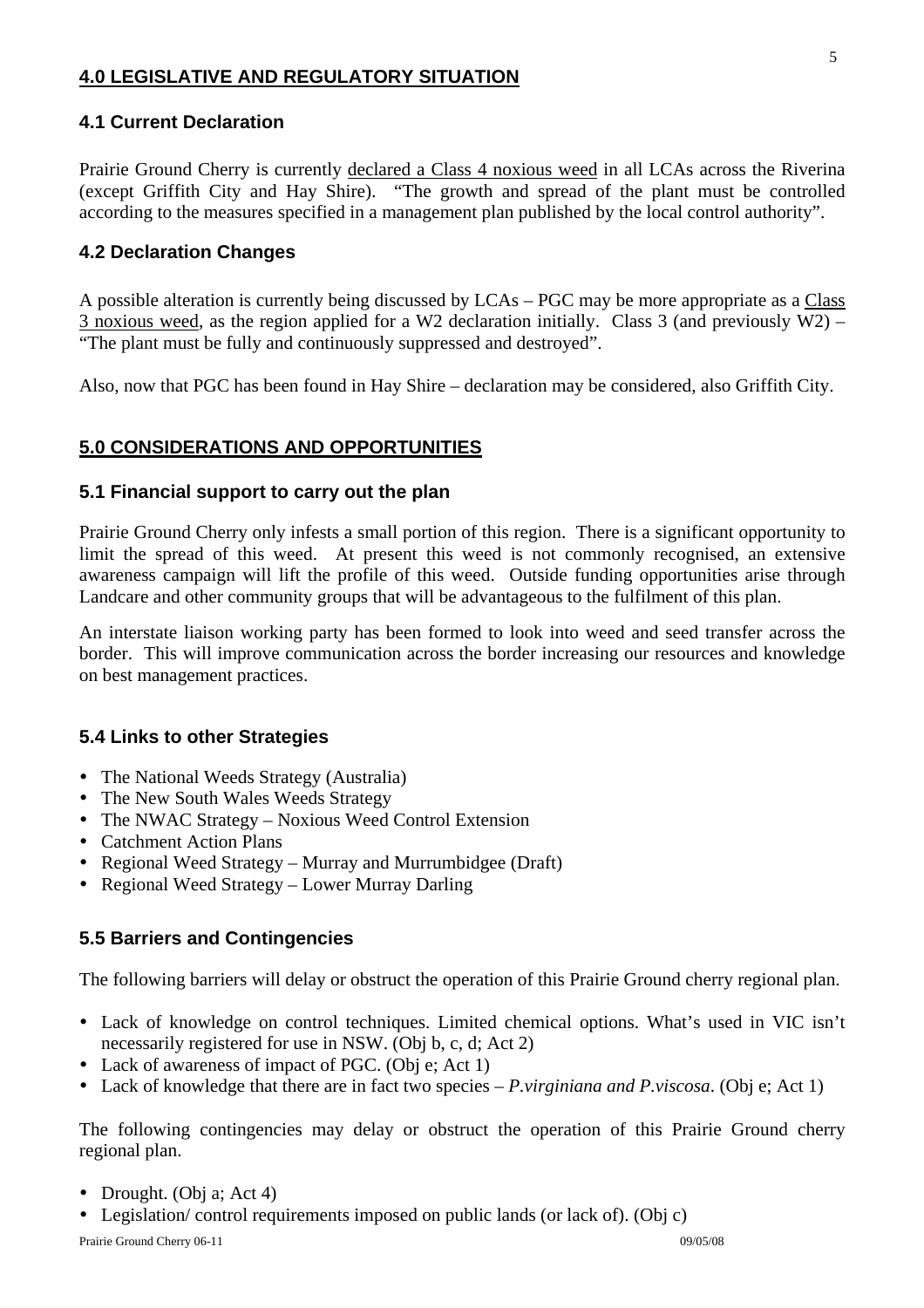# **6.0 PERFORMANCE INDICATORS AND ACTIONS**

 $\overline{\phantom{a}}$ 

|                | Objective a: Locate and control new infestations of Prairie Ground Cherry within 1 year of discovery.                                                                                                   |                                                                                                                |                                |  |  |  |
|----------------|---------------------------------------------------------------------------------------------------------------------------------------------------------------------------------------------------------|----------------------------------------------------------------------------------------------------------------|--------------------------------|--|--|--|
|                | <b>ACTIONS</b>                                                                                                                                                                                          | PERFORMANCE INDICATORS                                                                                         | <b>RESPONSIBILITY</b>          |  |  |  |
| $\mathbf{1}$   | <b>Inspect for Prairie Ground Cherry</b><br>as part of routine property<br>inspection program.                                                                                                          | Property inspection programs<br>implemented.                                                                   | LCA's                          |  |  |  |
| $\overline{2}$ | Control all new infestations.                                                                                                                                                                           | Infestations controlled within 1 year<br>of discovery.                                                         | LCA's, RLPB's,<br>Landholders. |  |  |  |
| 3              | New infestations located and<br>mapped.                                                                                                                                                                 | Map developed and regularly being<br>updated.                                                                  | LCA's                          |  |  |  |
| $\overline{4}$ | Specific targeted surveys to locate<br>new infestations and trace<br>individual roadside infestations<br>back to source.                                                                                | Surveys completed between late<br>spring and the end of summer<br>annually.                                    | <b>LCAs</b>                    |  |  |  |
|                | Objective b: Reduce areas of rare and isolated infestations (Wakool roadside patches and 2 private<br>properties; Central Murray CC scattered infestations), by 15% per annum for the life of the plan. |                                                                                                                |                                |  |  |  |
|                | <b>ACTIONS</b>                                                                                                                                                                                          | PERFORMANCE INDICATORS                                                                                         | <b>RESPONSIBILITY</b>          |  |  |  |
| $\mathbf{1}$   | All infested properties / roadsides<br>are to be inspected annually.                                                                                                                                    | 100% of infested properties /<br>roadsides inspected.                                                          | LCA's                          |  |  |  |
| $\overline{2}$ | LCA's, in conjunction with land<br>managers, develop control<br>measures (plan) for private<br>properties.                                                                                              | Control measures developed and all<br>landholders infested with Prairie<br>Ground Cherry have a property plan. | LCA's, Landholders             |  |  |  |
| 3              | Treat existing rare and isolated<br>infestations on LCA land annually<br>prior to seed set to reduce further<br>spread.                                                                                 | Infestations treated and area's<br>reducing.                                                                   | LCA's, RLPB's,<br>Landholders  |  |  |  |
|                | Objective c: Reduce marginal infestations (Koondrook State Forest) by 15% per annum for the life of<br>the plan.                                                                                        |                                                                                                                |                                |  |  |  |
|                | <b>ACTIONS</b>                                                                                                                                                                                          | PERFORMANCE INDICATORS                                                                                         | <b>RESPONSIBILITY</b>          |  |  |  |
| 1              | All infested areas are to be<br>inspected annually.                                                                                                                                                     | 100% of infested areas inspected.                                                                              | LCA's, State<br>Forests        |  |  |  |
| $\overline{2}$ | LCA's, in conjunction with land<br>managers, develop control<br>measures (plan).                                                                                                                        | Control measures developed and all<br>landholders infested with PGC have<br>a property plan.                   | LCA's, State<br>Forests        |  |  |  |
| 3              | Treat existing marginal<br>infestations annually prior to seed<br>set to reduce further spread.                                                                                                         | Infestations treated and area's<br>reducing.                                                                   | LCAs, State Forests            |  |  |  |
| 4              | Maintain a 50m buffer zone<br>around marginal infestations to<br>contain and preventing them from<br>infesting clean areas.                                                                             | 50m buffer zone in place and<br>surrounding area's clean.                                                      | LCAs, State Forests            |  |  |  |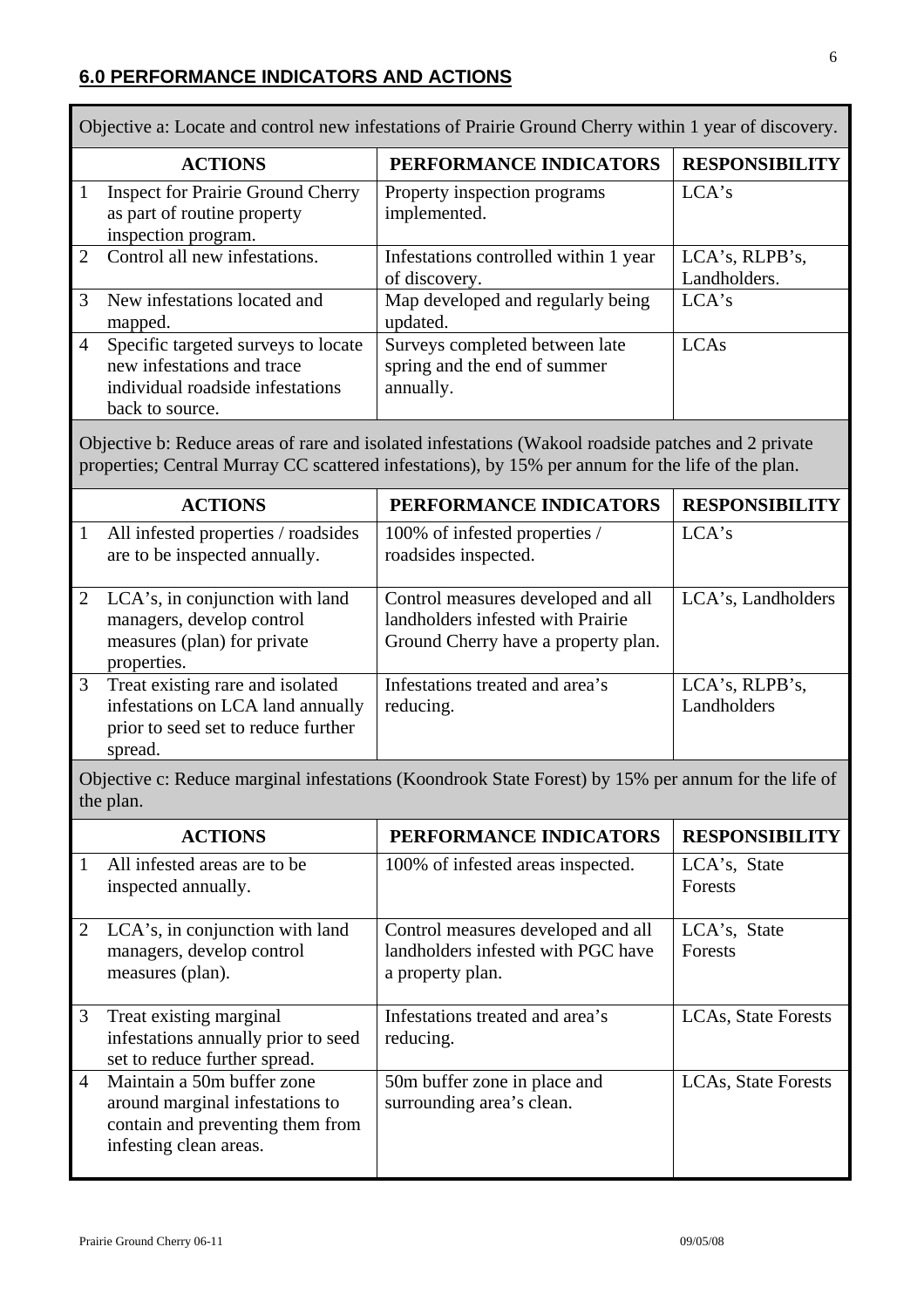Objective d: Reduce core infestations (Central Murray County Council private property) by 20% by the end of the plan.

|                | <b>ACTIONS</b>                                                                                                                                                                                       | PERFORMANCE INDICATORS                                                                                                                                                                                                                                                                                       | <b>RESPONSIBIL</b>           |  |  |
|----------------|------------------------------------------------------------------------------------------------------------------------------------------------------------------------------------------------------|--------------------------------------------------------------------------------------------------------------------------------------------------------------------------------------------------------------------------------------------------------------------------------------------------------------|------------------------------|--|--|
| 1              | All infested areas are to be<br>inspected annually.                                                                                                                                                  | 100% of infested areas are inspected.                                                                                                                                                                                                                                                                        | LCA's                        |  |  |
| $\overline{2}$ | LCA's, in conjunction with land<br>managers, develop control<br>measures (plan).                                                                                                                     | Control measures developed and all<br>landholders infested with PGC have<br>a property plan.                                                                                                                                                                                                                 | LCA's, Landholders           |  |  |
| 3              | Treat core infestations annually<br>prior to seed set to reduce further<br>spread.                                                                                                                   | Infestations treated and area's<br>reducing.                                                                                                                                                                                                                                                                 | Landholders                  |  |  |
|                | Objective e: Minimise the entry of Prairie Ground cherry into the Riverina, through increasing<br>community awareness of this weeds impacts.                                                         |                                                                                                                                                                                                                                                                                                              |                              |  |  |
|                | <b>ACTIONS</b>                                                                                                                                                                                       | PERFORMANCE INDICATORS                                                                                                                                                                                                                                                                                       | <b>RESPONSIBILITY</b>        |  |  |
|                | 1. Run extension program targeted at<br>relevant land managers, industries<br>and the general public; based on<br>outlining the problems this weed<br>can cause while increasing its<br>recognition. | - 3 field days run within the region<br>over the plan period.<br>- Relevant LCA / RLPB staff attend<br>Murray Downs, Henty Field Days &<br>Murrumbidgee Farm Fair.<br>- 3 media releases run over plan<br>period.<br>- Personal contact made with each<br>land manager during inspections<br>where possible. | LCA's, RLPB's,<br>E/WRNWAG   |  |  |
|                | 2. Look in to developing an<br>Identification and information<br>brochure.                                                                                                                           | Identification brochure developed to<br>increase awareness on this new and<br>emerging weed.                                                                                                                                                                                                                 | E/WRNWAG $&$<br><b>RNWPO</b> |  |  |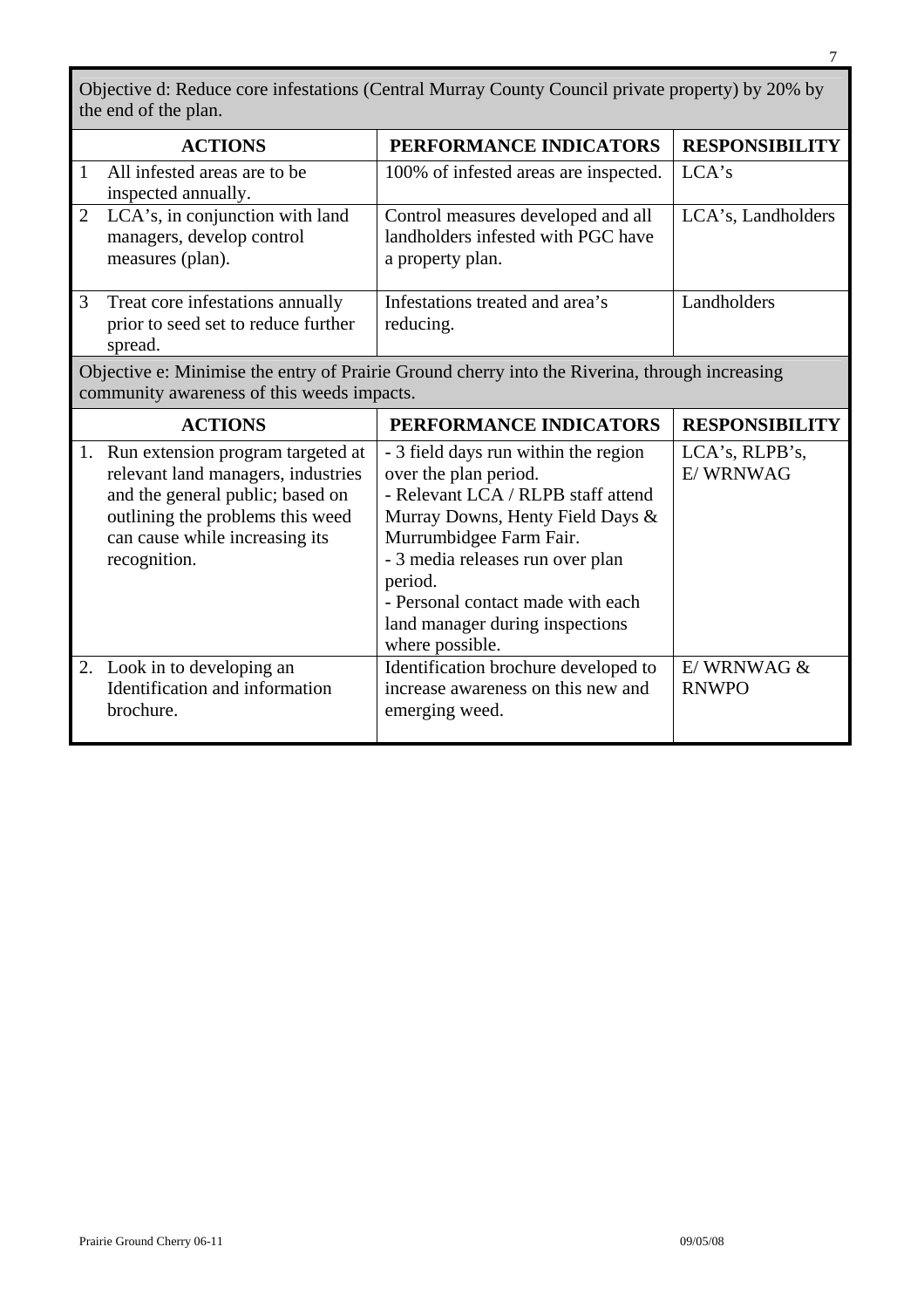## **7.0 MONITOR AND REVIEW PROCESS**

Being a five year plan, participants meet each autumn (eg mid March) to review previous years activities, check are on track to meet this plans overall aim / objectives / performance indicators. All stakeholders' local plans / worksheets to be presented at this meeting to ensure they are achieving performance indicators outlined in these plans. Should they not be met, without an appropriate explanation, group pressure may be applied to encourage them to be met in future years. Go over planned activities for upcoming season, arrange resource sharing and familiarise each other as to what activities are to be conducted (especially adjoining LCA's). Where appropriate, renew plan commitment and discuss Regional Group Project Funding Application for this weed so that it can be developed in time for the May deadline.

Regional Coordinator to prepare annual Regional Group Project Report as at  $30<sup>th</sup>$  June for the NWAC by September 30<sup>th</sup>. The preparation of this report will require all participating LCAs and RLPBs receiving funding for this weed to submit a signed financial statement, outlining fund expenditure, to the coordinator for audit purposes along with a written progress report.

# **8.0 BENEFITS**

This plan is aiming at identifying, controlling and managing the existing established prairie ground cherry populations, and encouraging the removal of any further new infestations by working in conjunction with stakeholders and others. By doing the above the following regional endeavours/assets will be benefited:

- Primary industries such as agriculture/ horticulture where prairie ground cherry may result in, reduced levels of production, produce being downgraded, difficulties in harvest, or operations being curtailed in an effort to minimise potential further spread. Limiting spread should also protect such industries in other parts of the region, state and country, currently unaffected by infestations, from the negative effects of this weed.
- The local economy through possible flow on effects of a potential reduction in management/ control costs as cost effective IWM options are identified / implemented and infestation levels decline.

It also aims to protect the greater environment, which should additionally benefit regional tourism, whilst improving networks between stakeholders. These benefits will accrue as a result of this plan bringing together stakeholders with an interest in the problems caused by prairie ground cherry. An interest which provides a commonality of purpose across the region for its control.

The cost savings through the control of Prairie Ground Cherry from the increase in productivity will be significant. Once Prairie Ground Cherry is established it is very costly to control (estimated at \$67/ha boomspray app) and due to its very deep root system, single application are very unlikely to be effective. Although at this stage it is difficult to have a precise estimation, improved mapping will provide some indication in the future. For further details see section 3.0.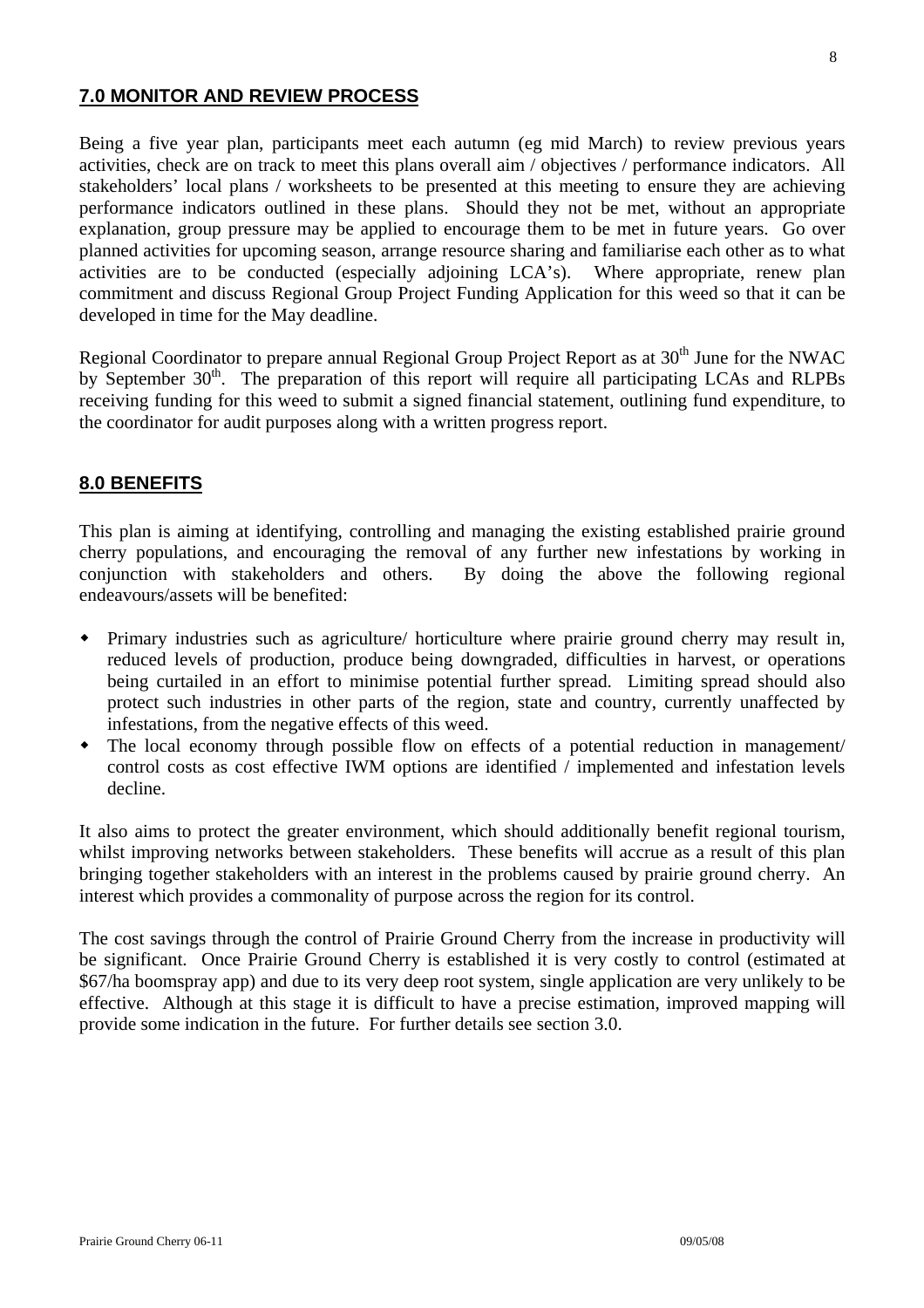# **9.0 RESOURCES**

References and Further Readings

Noxious Weeds Act 1993

Ensbey, R. (2001) Noxious and Environmental Weed Control Handbook 2001/2002 – A guide to weed control in non-crop, aquatic and bushland situations. Revised ed, Agdex 647, NSW Ag. Original by Hugh Milvain (1999).

National Weeds Strategy (Australia)

NSW Weeds Strategy

Parsons, W.T. & Cuthbertson E.G. (1992). *Noxious weeds of Australia.* Inkata: Melbourne.

The Western & Eastern Riverina Noxious Weeds Advisory Groups, Weeds Guide Brochures.

#### ACKNOWLEDGEMENTS

The authors wish to thank the stakeholders who assisted with the production of this document. Their contributions have enriched this regional weed management plan.

#### **DISCLAIMER**

Any recommendations / comments contained in this document or referred literature do not necessarily represent the plan proponents, participants / stakeholders, authors, coordinators or NSW DPI policies or specific views. No person or organisation should act on the basis of the contents of this document or referred literature, whether as to matters of fact or opinion or other content, without first obtaining specific, independent professional advice which confirms the information contained in this document or referred literature.